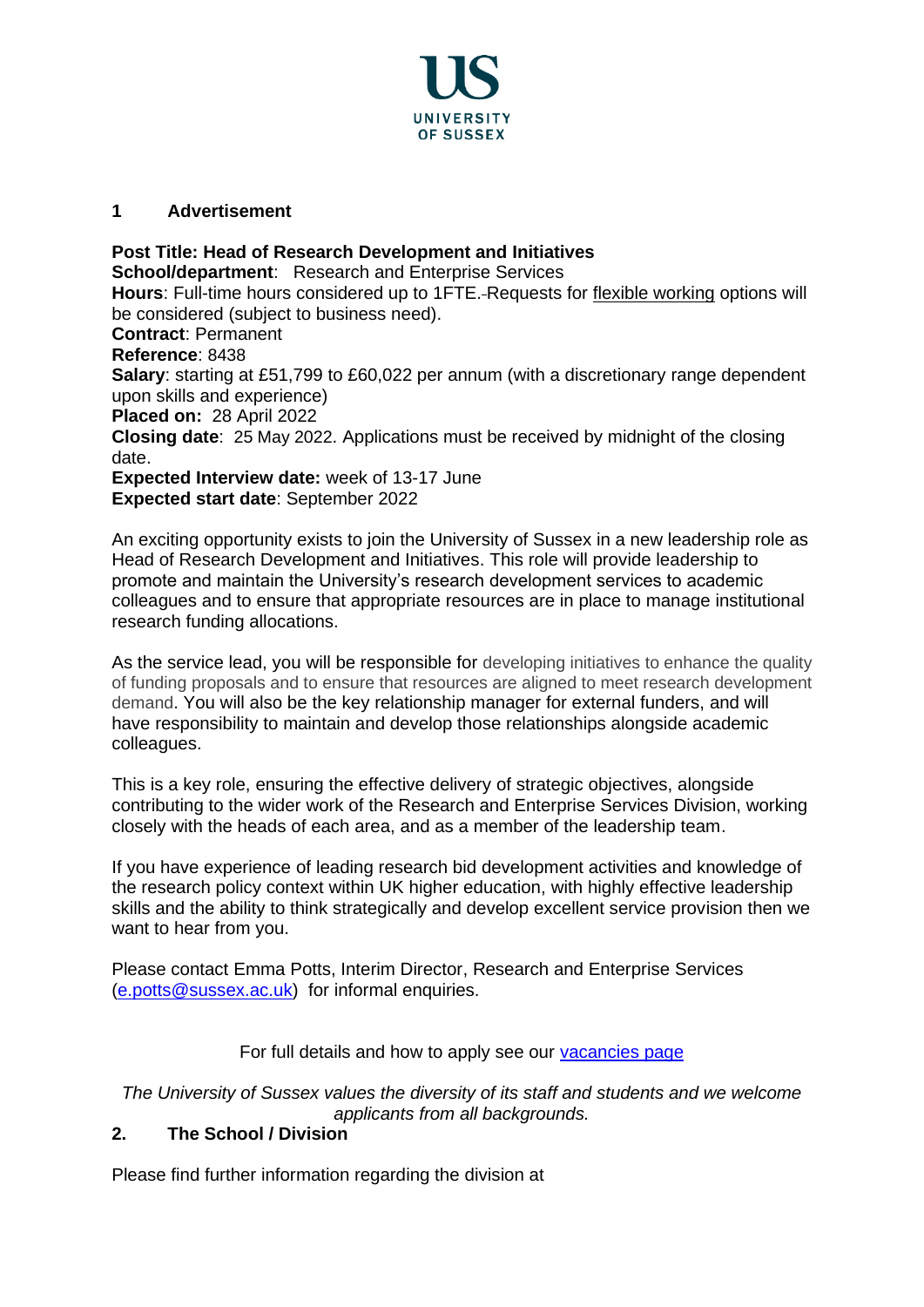http://www.sussex.ac.uk/schoolsandservices/professionalservices/research-enterprise and https://www.sussex.ac.uk/research/

#### **3. Job Description**

Job Description for the post of: Head of Research Development and Initiatives

| Department:             | <b>Research and Enterprise Services</b>                                                                                                                                                                                                               |
|-------------------------|-------------------------------------------------------------------------------------------------------------------------------------------------------------------------------------------------------------------------------------------------------|
| Location:               | <b>Falmer House/Hybrid</b>                                                                                                                                                                                                                            |
| Grade:                  | 9                                                                                                                                                                                                                                                     |
| <b>Responsible to:</b>  | Director, Research & Enterprise                                                                                                                                                                                                                       |
| <b>Responsible for:</b> | Senior Research Development Managers (2), Senior Research<br>Initiatives Manager                                                                                                                                                                      |
| Key contacts:           | PVC Research & Enterprise, dPVC Research, Directors,<br>Research & Knowledge Exchange (DRaKEs - School Academic<br>leads on Research), Heads of School, RES and other<br>Professional Services (PS) colleagues, external funders and<br>stakeholders. |

The Head of Research Development & Initiatives will provide leadership to the Research Development and Research Initiatives teams, promoting and maintaining the University's research development services to academic colleagues. As the service lead, you will be responsible for developing initiatives to enhance the quality of funding proposals and to ensure that resources are aligned to meet research development demand, offering a high-quality support service. You will lead on identifying key research funding opportunities, liaising with the DPVC Research and DRaKEs as necessary, putting appropriate resources in place to support funding priorities. The post holder will also be the key relationship manager for external funders and will have responsibility to maintain and develop those relationships alongside academic colleagues.

The post holder will also lead on the delivery of Research Initiatives, ensuring that appropriate resources are in place to manage institutional research funding allocations.

This is a key role, ensuring the effective delivery of strategic objectives, alongside contributing to the wider work of the Research and Enterprise Services Division, working closely with the heads of each area, and as a member of the leadership team.

#### **PRINCIPAL ACCOUNTABILITIES**

- 1. Provide leadership to the Research Development and Research Initiatives teams, promote and maintain a high-quality service delivery, engendering a culture of continuous improvement across the teams.
- 2. Responsible for setting the standards of delivery in areas of responsibility and ensuring appropriate resources are available to meet research support demands.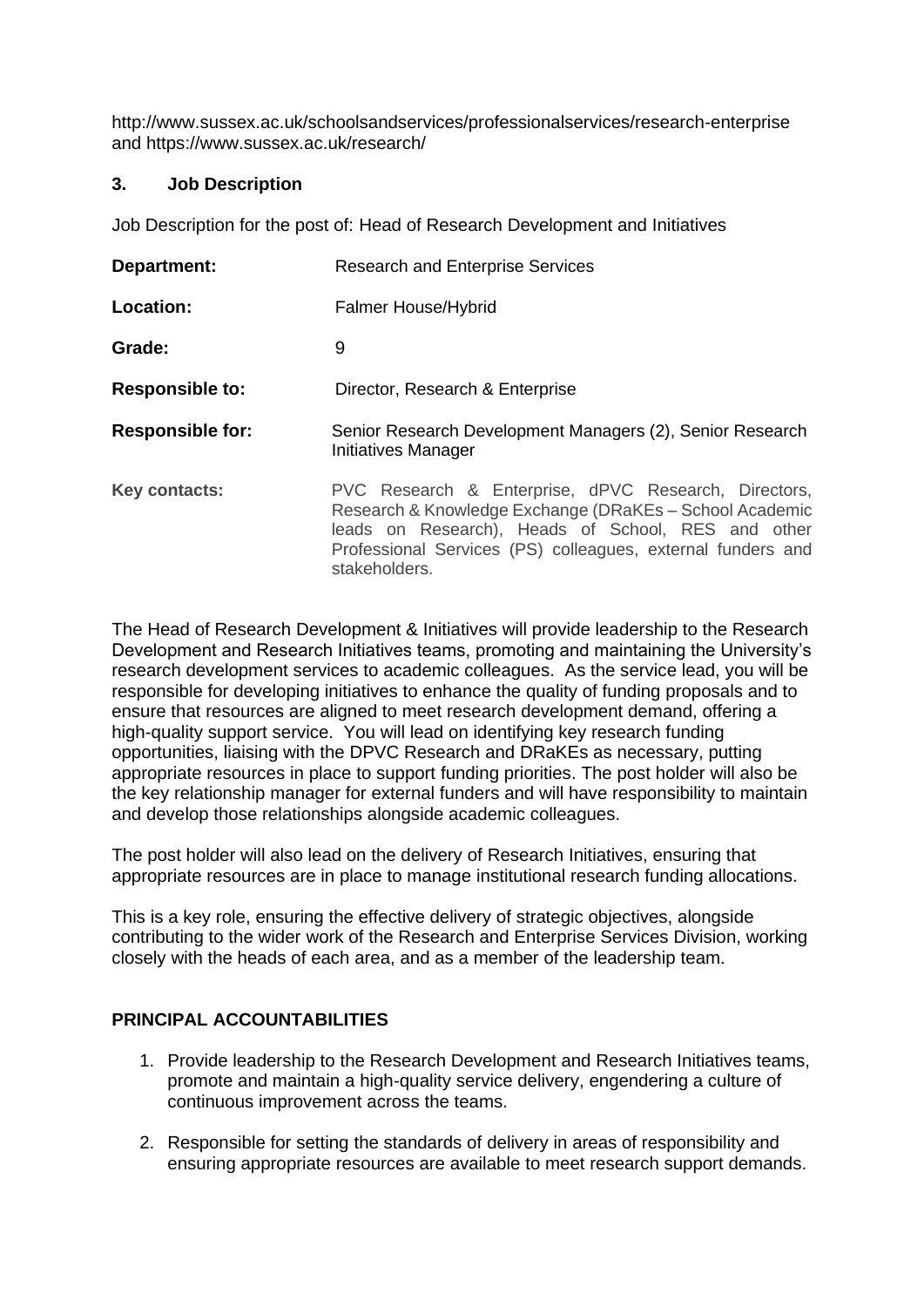Identify where system and process improvements will improve efficiency and effectiveness of the service delivery model.

- 3. Set direction and vision for the teams ensuring resulting policies are in alignment with strategic objectives for research with impact activities.
- 4. Work in partnership with other internal and external stakeholders to ensure strategic alignment of service, specifically with the DPVC Research, DRaKEs and research funders.
- 5. Oversee the development of content and expertise for training and academic staff development activities through the delivery of seminars, workshops, surgeries and 'town hall' type events, to improve the quality of research applications and bids.

# **KEY RESPONSIBILITIES**

### **1. Departmental Leadership**

- 1.1 Provide leadership across Research Development and Research Initiatives teams, setting standards of service, targets and objectives.
- 1.2 Ensure the appropriate allocation of team resources is made to achieve bid deadline targets and objectives including the selection, induction, performance management and development of all members of the team
- 1.3 Set teams' direction and vision ensuring service and teams' culture are in strategic alignment with both RES and the institution as a whole.
- 1.4 Support the development of others, providing leadership and coaching in area of expertise.
- 1.5 Foster an ethos of continuous improvement utilising the key systems available currently, and in the future, to improve process and efficiency of the service.
- 1.6 Provide leadership across the teams during periods of significant change, employing change management knowledge and skills as appropriate.

## **2. Service Delivery**

- 2.1 Working within overall university policy and procedure, ensure the effective management of responsibilities in the research development and initiatives team.
- 2.2 Plan and allocate resources to support the achievement of RES targets and objectives.
- 2.3 Development of RES and research development strategic plans
- 2.4 Ensure effective service delivery within research development and initiatives teams.
- 2.5 Provide reports and other communication media internally and externally as appropriate. To undertake analysis, interpretation and presentation of complex and conflicting information to inform decisions related to research development and initiatives.
- 2.6 Identify critical issues when resolving problems particularly where there is complex or competing information and use university strategy and objectives to make decisions.

## **3. Strategy and Planning**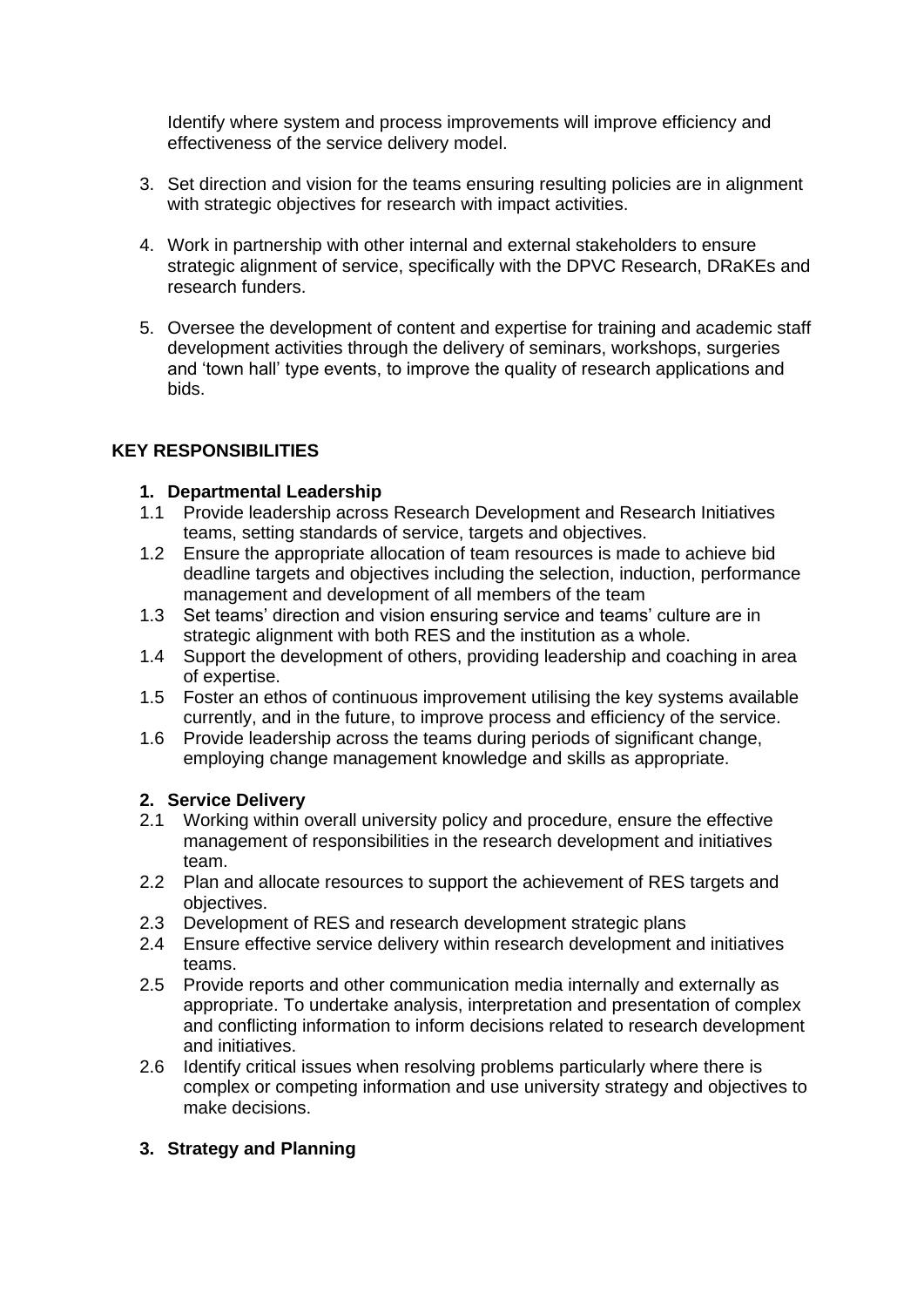- 3.1 Based on a broad and deep set of knowledge and experience, set the strategic direction for the research development and initiatives team.
- 3.2 Shape policy development and provide guidance on strategic agenda drawing on the research funding landscape, UK and international.
- 3.3 Ensure appropriate governance is in place for area of expertise to meet funder terms and conditions of funding.

# **4. Customers and Stakeholders**

- 4.1 Proactively engage with internal and external stakeholders, university academic and PS colleagues to ensure the effective delivery of strategic objectives, initiate and develop relationships, providing analysis of data and information to inform decisions as necessary, showing appropriate sensitivity when needed.
- 4.2 Persuade, influence and negotiate as appropriate to further the objectives of the University.

# **5. General Responsibilities**

5.1 Understand the research priorities and identify possible funding opportunities to support the delivery of these priorities.

5.2 Ensure the provision of high quality research support services to academic researchers for submission of research grants and contract research, processing of awards and other related activities.

5.3 Ensure that the support service is undertaken efficiently and effectively, managing the following:

- Project risk through source of funding: undertake sanctions and PEP checks as appropriate;
- Project risk through activity and partner origin: undertake export control checks and advise researcher accordingly;
- Project risk of funding: ensure that appropriate scrutiny is given to funding level of the proposed research ensuring this meets University minimum funding levels for FEC, and that appropriate level approval in line with policy;
- Project risk for contract terms and IP: ensure terms are acceptable under University policy.

5.4 Take a lead role in developing systems and process improvements ensuring that the service remains efficient and effective.

5.5 Engage as necessary with research strategy development and implementation.

5.6 Liaising with Head of Research Finance & Contracts, have a shared awareness of national and international shifts in research funding policy, process and strategic priorities, preparing briefings as appropriate to senior university leaders.

5.7 Contribute to the RES and University planning round.

To carry out any other duties that are within the employee's skills and abilities whenever reasonably instructed.

This Job Description sets out current duties of the post that may vary from time to time without changing the general character of the post or level of responsibility entailed.

## **INDICATIVE PERFORMANCE CRITERIA**

• Leading a team of 20 staff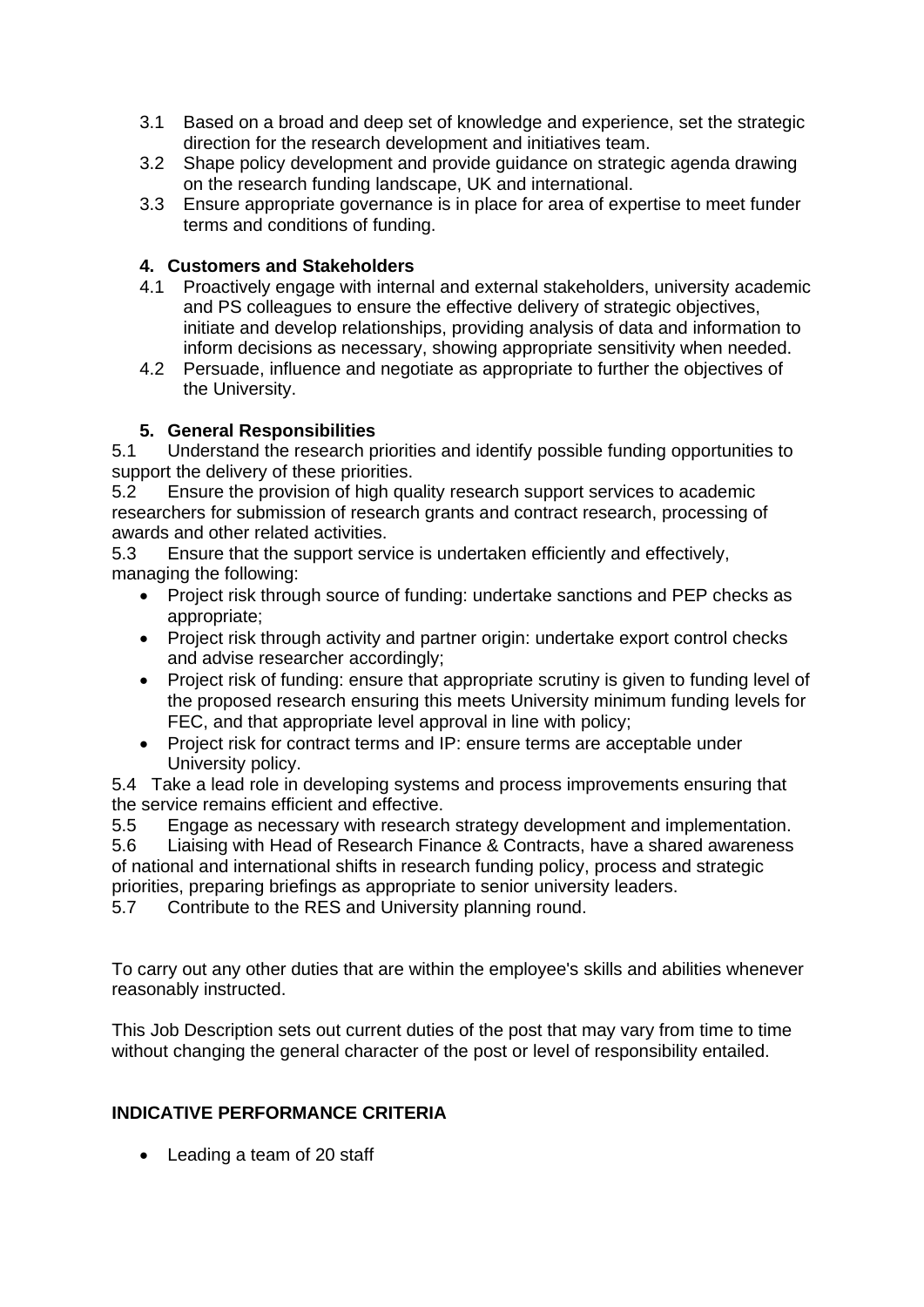- Manage a staff and non-staff budget of c£881k, plus additional strategic funding from e.g. UKRI/Research England currently c£500k
- Responsible for the achievement of 100% of research bids submitted on time to funder, and for allocation and reporting on strategic funding.
- The post holder reports to the Director, Research & Enterprise but enjoys a defined level of autonomy and responsibility to enable the post holder to manage their own work and that of their reporting managers to achieve their agreed objectives. The role holder is also a member of the senior leadership team for RES and has joint responsibility to support the Division to achieve the strategic and operational goals of the University,. The post holder is expected to work collaboratively across the University and with key stakeholders to deliver single team working that efficiently and effectively supports the achievement of those goals and objectives.
- The post holder should support achievement of the Division's compliance with all applicable statutory and regulatory compliance obligations, including (but not limited to): UKVI, Health & Safety, the Prevent Duty, data protection, Competition and Markets Authority requirements and equal opportunities, as appropriate to the grade and role. Additionally, to promote good practice in relation to University policy, procedure and guidance in relation to those compliance matters in respect of students, staff and other relevant parties.
- The post holder should balance effectiveness and cost-efficiency in the management of the budgets you are accountable for, demonstrating compliance with Value for Money and Return on Investment principles to support the University's strategic aim to achieve a world-class standard of teaching and research by managing our resources effectively and efficiently

## **4. Person Specification**

#### **ESSENTIAL CRITERIA**

- 1. Normally educated to degree level, with a post graduate qualification, or relevant level of experience, as appropriate to the role.
- 2. Proficiency in research bid development, with broad and deep knowledge and understanding of research funding and the relationship between related disciplines.
- 3. Highly effective leadership skills with the ability to motivate others to achieve.
- 4. Excellent oral and written communication skills with the ability to present concepts, vision and strategy in a way that can be understood the audience.
- 5. Well-developed planning and organisational skills, including project management with the ability to delegate to team members.
- 6. Excellent interpersonal skills with the ability to effectively influence, persuade and negotiate in the research development discipline area, effectively contribute to team working to build and develop working relationships.
- 7. Well-developed analytical skills with the ability to generate effective solutions from concepts and vision and make effective decisions to deliver vision.
- 8. Effective IT skills on MS platform.